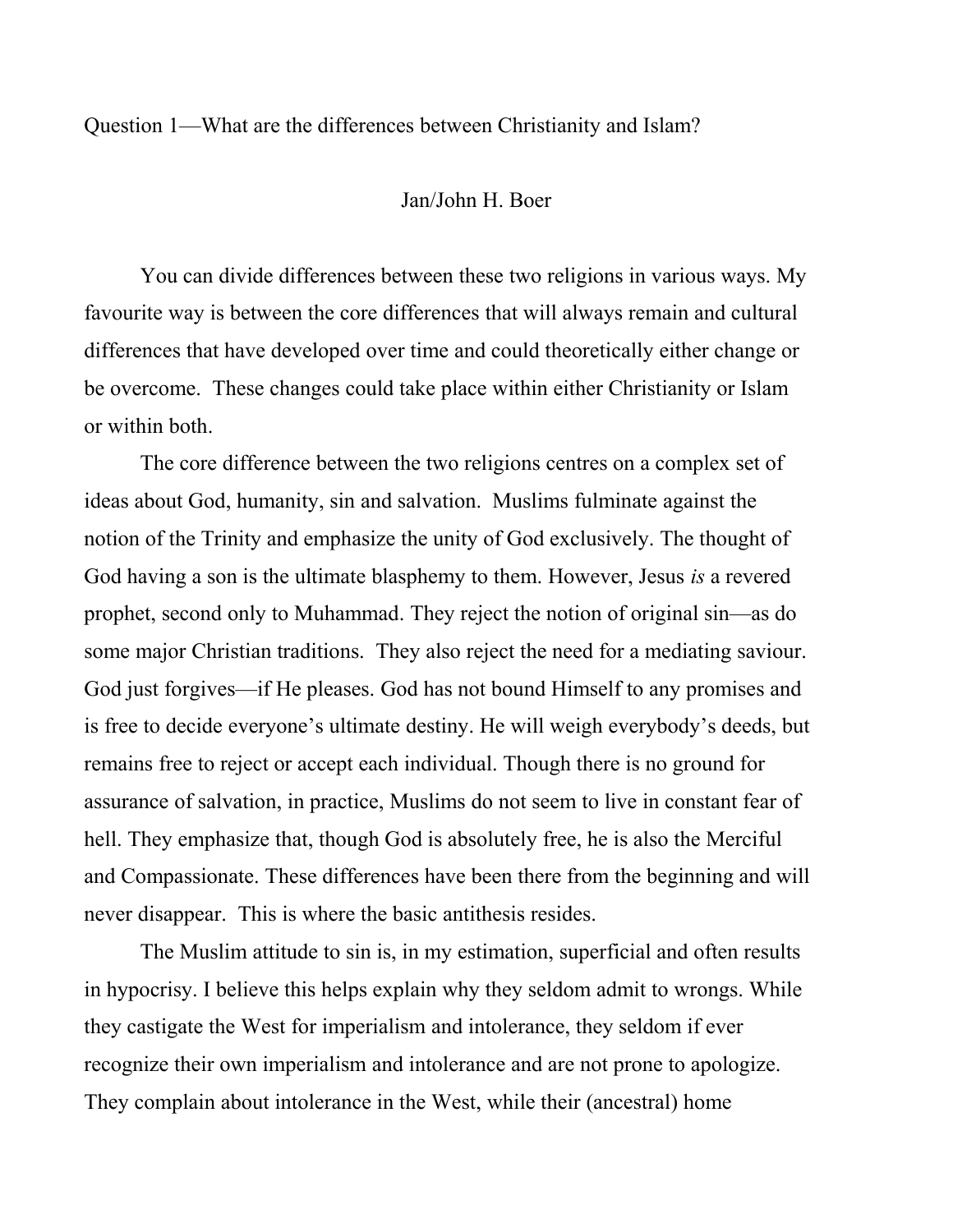countries are shot through with it. They accuse the West of racism, while racism is rife on their ancestral turf. They persecute Christians in their countries of origin and destroy churches, but demand freedom of religion for themselves in the West. Admittedly, they have no monopoly on hypocrisy; it just comes in different shapes and forms for different people. While core difference here is permanent, these results could potentially change due to internal shifts or to the influence of Western tolerance.

Then there is the issue of church and state. While almost all Christian traditions support the separation of church and state-- not to be confused with the separation of *religion* from politics/state-- Muslims tend to insist on the unity of state and mosque. They see the state as the handmaiden of Islam that supports the latter's institutions, pillars and mission, including financially. That is a major reason for violence in Nigeria.

As to historically conditioned differences, Muslims themselves often point to Western *secularism* as the most crucial difference. For today's Western Christian, secularism is almost our "native air" with which we have grown up and become accustomed to. It has deeply penetrated our hearts and mind. Secularism confronted Muslims in the context of oppressive colonialism. Hence, to Muslims it has always been a hostile and ungodly worldview. Although there are secular Muslims, most Muslims have resisted the influence of secularism much more than have Christians. Many have contempt for its adherents, especially for its Christian adherents. They hold secularism responsible for Western moral decadence and tend to be angry at Western attempts to impose this corrupt system on them in the context of imperialism and globalism. I do not consider this a core difference, for at its core Christianity is also anti-secular, even though most Christians have been unduly influenced by it.